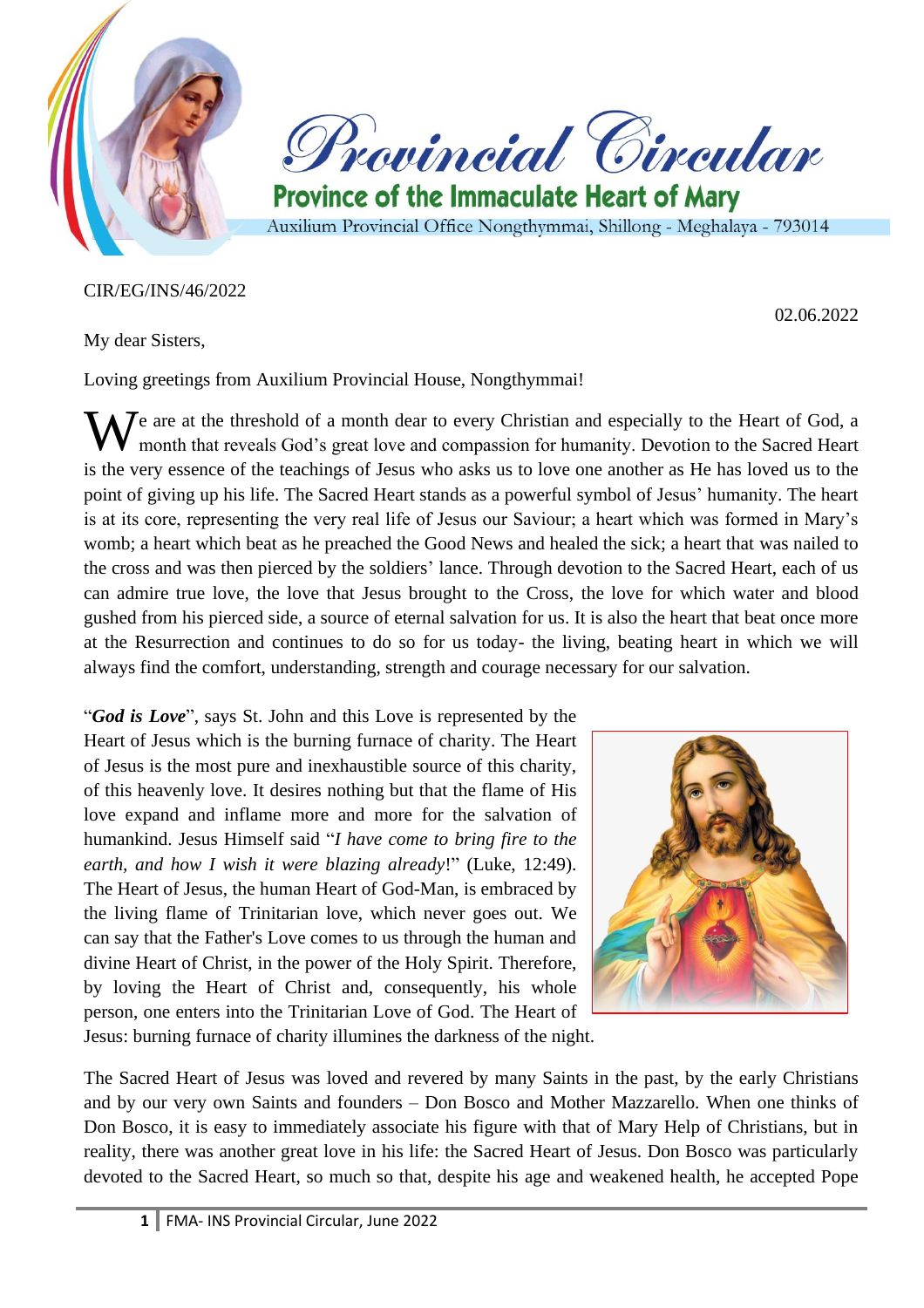Leo XIII's request to build a church in Rome in honour of the Sacred Heart of Jesus which still stands today as a monument of great devotion to the Most Sacred Heart of Jesus. Reflection on Don Bosco's life allows us to verify to what extent our dear Father and Founder was consciously inspired by the charity of Christ. The solemnity of the Sacred Heart of Jesus is a feast so dear to Don Bosco and to the Salesian tradition and acquires a singular light on the journey of holiness. Don Bosco had great devotion to the Sacred Heart and this devotion is expressed in his insistence on frequent confession and communion and on participation in daily mass, the pillars that must support the educational system and practice of the Preventive System. Regulations 27 of our FMA Constitutions clearly spells out that the devotion to the Sacred Heart is a living part of our tradition. St. Maria Domenica Mazzarello too had great love for the Sacred Heart of Jesus. She would often say to the Sisters and others "*We shall meet in the Heart of Jesus*". With the example of her life, she encouraged the sisters, young women in formation and girls to have love and recourse to the Sacred Heart. She would continually exhort them to visit Jesus in the Eucharist and to honour the love of God for us. In her letters to the sisters, she always encouraged them to enter the loving heart of Jesus and place their concerns there, with the certainty of being helped. I quote here few of her exhortations in the letters.

- Letter 17 to Sister Angela Vallese, Animator of the house of Montevideo- Villa Colon, Uruguay, Mother Mazzarello wrote: "*Enter often into the Heart of Jesus, I will go there also, so we can meet often and tell each other many things* […] *I leave you in the Heart of Jesus and I pray that He may bless you, make you totally His and keep you always united and cheerful"*
- Letter 65 written to the missionary Sister Ottavia Bussolino, she says: "*Courage, when you are tired and troubled go and place all your worries in the Heart of Jesus, and there you will find solace and comfort."*

As we spend this month in loving reverence of the Most Sacred Heart of Jesus – a Heart full of Love, Mercy and Compassion especially on the solemnity of the Sacred Heart (24 June 2022), let us be assured of the unconditional love of God for us, for his heart is a heart that loves us personally and beyond measure. Let us be convinced that Jesus loved us and loves us divinely with a human and divine heart. This unity in him, unimaginable for us, between divine and human nature makes us at least understand that the love of his human heart has no boundaries. He loved them to the end (Jn 13: 1). Let us immerse ourselves in this boundless love to learn, to also receive something of this love that always surpasses us in all situations, which sometimes seems unattainable, sometimes even unjustifiable in the face of our betrayals and which, instead, always returns to be the first: "I loved you first".

## *Immaculate Heart of Mary*

Just as the Sacred Heart is the symbol of Jesus' love for us, so too the Immaculate Heart of Mary indicates her maternal love for us. The feast of the Immaculate Heart of Mary recognizes the purity I indicates her maternal love for us. The feast of the Immaculate Heart of Mary recognizes the purity of Mary's heart to compliment her Son's Sacred Heart. The Heart of Mary is full of Jesus, the Heart of Mary who deserved to conceive in herself through such exemplary faith the eternal Word of the Father before she conceived him in her virginal womb. She conceived the Word by the power of the Holy Spirit and thus her body became a living tabernacle containing the Incarnate Son of God. Mary maintained her purity not only physically, but more so spiritually. She accepted everything in faith and obeyed the will of the Father.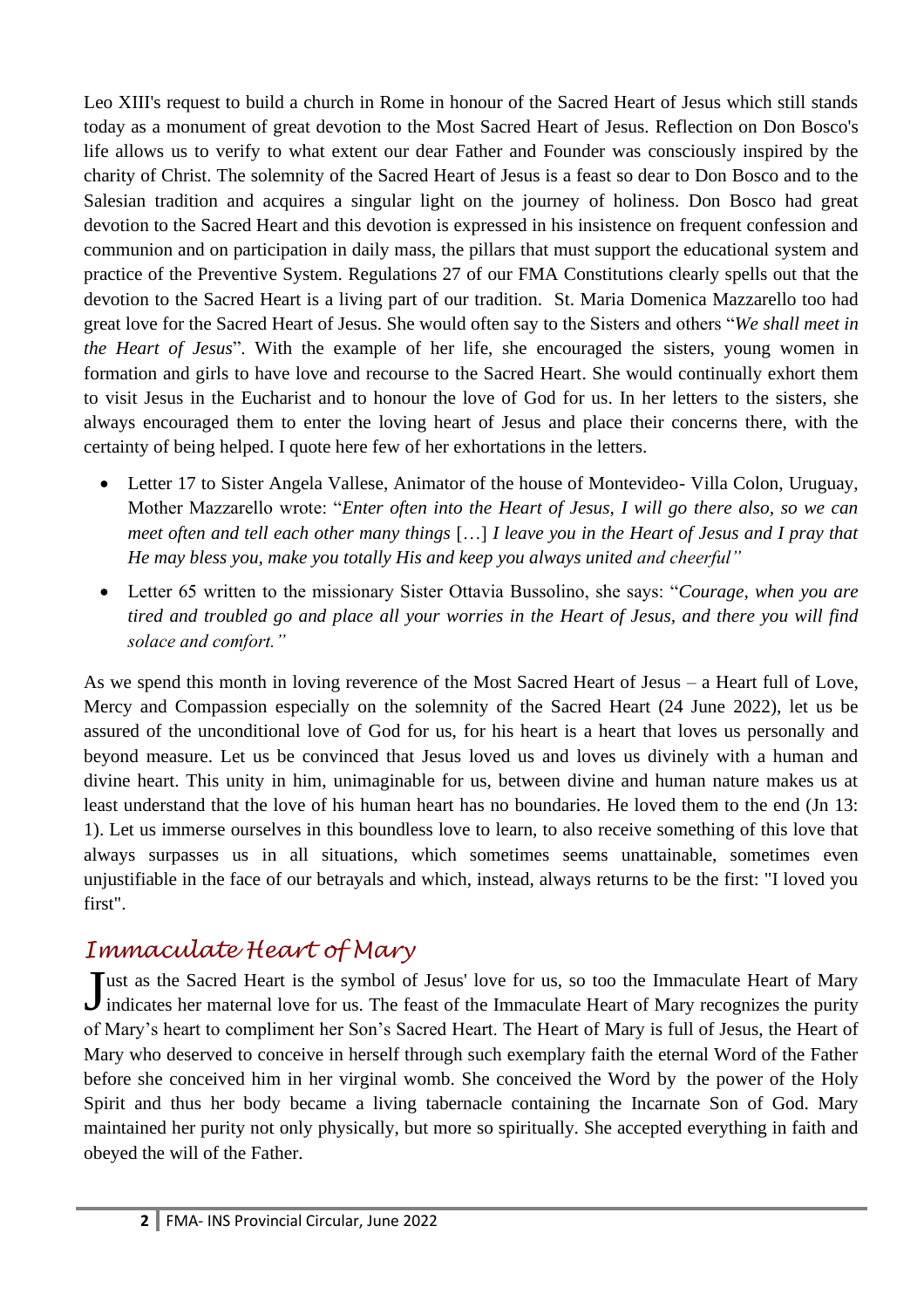

Mary, the Mother of Jesus, "kept all these things, pondering them in her heart" (Lk 2:19). She did so too after she found the twelve-yearold Jesus in the Temple (Lk 2,5 1). In the pure heart of the Mother of God, the wonders of God's revelation to her people were preserved. Mary experienced that there is nothing more precious than the living memory of the life with Jesus in Nazareth, following him during His journey of evangelization and above all participating in the mystery of His passion, death and resurrection. She kept all these things in her heart which revealed to her, how much her Son had lived, died and risen for a love without measure. All the strength, the richness, and the depth of love of the Immaculate Heart of Mary lies in this Mystery which signifies salvation for us.

We are privileged to have the Immaculate Heart of Mary as the patroness of our Province. As we celebrate the name feast of our Province, we are invited to look into ourselves through Mary's heart and check if her virtues are leading and accompanying us in our life and mission. There are innumerable events and instances in Mary's life that are beyond her knowledge and understanding. However, she never doubted the wisdom of God's plan for her and for the entire humanity. She understood fully well God's will in her life and precisely because of this, she never complained nor questioned whatever was happening to her. She just believed and obeyed God with a heart full of humility, Faith and love. Her sinless heart was the source in which she kept alive the memory of the great and mighty deeds that God had done in her life and for humanity throughout history. Mary inspires us to keep our hearts free of sin and set our ideals on God and not on other things that may leave our hearts empty and unfulfilled. On 25 June, as we celebrate the Feast of the Immaculate Heart of Mary, the name feast of our Province and of our Novitiate at Bellefonte, let us pray to Mary that she may help to stir our hearts and enflame them with greater love for God. May she teach us to serve the Lord more faithfully, to love him more convincingly and to give ourselves to him unreservedly.

## *Family News and Communications*

*Second Month preparation for the 150 years:* The whole FMA World is celebrating the second month of Triduum in preparation for the 150 years of the Institute's foundation and we are invited to reflect this month of June on the '*The Trinitarian Horizon in Our Constitutions*'. The Institute calls us to reflect much on the aspect of love that is '*always free, profound, tender* and *creative.*' The proposal for this month's reflection says "*God's love is a dynamism that pushes towards others. The movement is that of openness: it is, therefore, a matter of going out, going beyond, widening the circle, creating a network involving an ever-larger* 



*number of people. It is by loving one's brothers and sisters that one reciprocates God's love. Fraternal love is the place where Jesus continues to make himself present. The Christian community thus becomes an epiphany, an extension, an irradiation, a "sign and expression" of Jesus' love*". Let us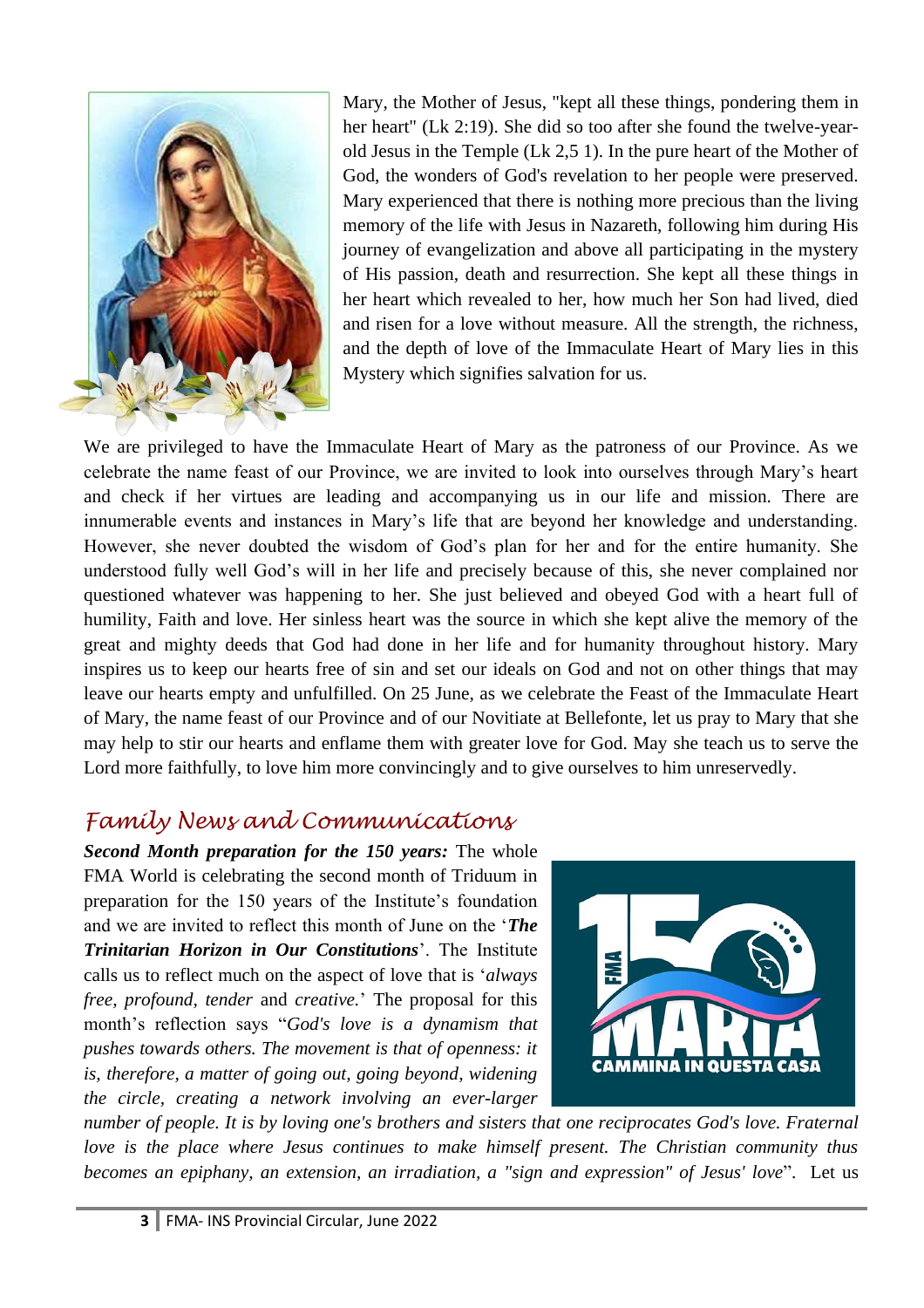spend this month of preparation in profound reflection of the need to love in love and communion so as to reflect concretely the aspect of the Trinitarian communion in our life and mission. As a reminder for the preparation, we are invited to reflect on the following:

- Jn 13:34–35
- FMA Constitutions Art. 49
- Fratelli tutti no. 93-94
- Mother Mazzarello's Letter 37

*Congratulations*: We extend our heartiest congratulations and prayerful assurance to Sr. Martha Séïde FMA from Haiti who is appointed by Pope Francis as the Consultant of the Congregation for Catholic Education, Vatican. Sr. Martha is currently professor of Educational Theology at the Faculty of Educational Sciences "Auxilium" of the Salesian Sisters in Rome. The Congregation for Catholic Education has the task of studying, developing, and promoting the fundamental principles of Catholic education proposed by the Magisterium of the Church, also in the context of civil society. The appointment of Sister Martha Séïde FMA is at the same time a great act of confidence by the Holy Father, Pope Francis, towards the Institute of the Daughters of Mary Help of Christians and the Faculty of Educational Sciences " Auxilium", Rome. We support Sr. Martha with our prayers in this noble mission at the service of the Church.

*New Indian Cardinals:* On 30 May 2022, Pope Francis has appointed Archbishop Filipe Neri Ferrao of Goa and Daman and Archbishop Anthony Poola of Hyderabad as the new cardinals for the Church. We support them with our prayers in this noble mission in the Church.

*Seminar:* There will be a seminar on "*Midlife Transition and Spirituality*" at FMA Outreach from 18- 20 June 2022 for the perpetually professed sisters of profession years 2000-2009. We are grateful to Sr. Philomena D'Souza FMA of Mumbai Province who has consented to be the resource person for this seminar. We welcome her to the Province and we wish that these input sessions may enkindle greater passion in our mission and deeper commitment in our religious consecration. The participants are requested to arrive at FMA Outreach on 17 June 2022.

[\*N. B\*: *Kindly confirm your participation and send your names latest by 8 th of June 2022. Animators within this group are exempted*]

*Welcome back Home:* We are very happy to welcome back to the Province Sr. Darisuk Shabong and Sr. Monaliza Kharnaior who completed their intensive juniorate at Auxilium Provincial House, Guwahati. They returned to the Province on 31 May 2022. I would like to thank Sr. Alphonsa Kurisingal, Provincial of Guwahati Province, Sr. Lydia Komuhra, the Animator of the Provincial House and all the inmates of the community who have accompanied our sisters during their intense year of formation. May the Lord bless each of them and their mission.

*Student Sisters:* Some sisters of our Province will be sent for various updating courses and studies this year among whom few will be pursuing their studies in Rome. We wish these sisters God's blessings and good luck in their preparation and formation for the future mission of the Province.

- Sr. Maria Quinta Wankhar for the Formators' Couse at Casa Valse, Rome.
- Sr. Lucia Syiem for the Spirituality Course at Casa Canta, Rome
- Sr. Credit Dkhar and Sr. Ewarlin Dhar for Auxilium, Rome.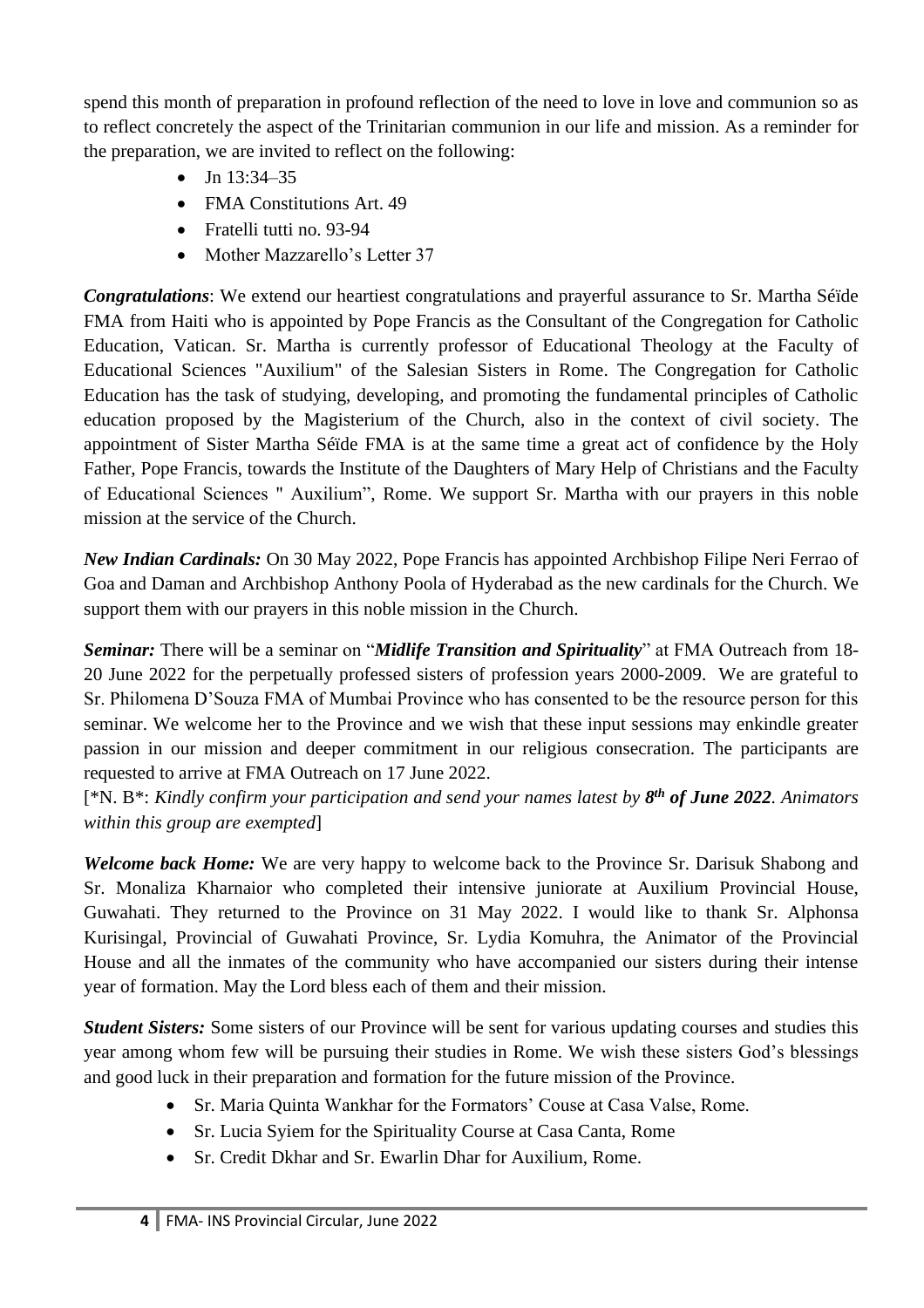*Candidates Meet 2022:* The Candidates Meet for our Novices, Postulants and Aspirants will be held from 3-5 June 2022 at FMA Outreach, Shillong. The formation sector will coordinate and animate these days of encounter. We pray for our candidates that this coming together will enthuse them with greater passion and eagerness to offer their lives to God in the footsteps of Don Bosco and Mother Mazzarello. As part of the programme, they will also make a trip to the first house of the province- St. Mary Mazzarello, Jowai. Let us support them with our prayers in their journey of discerning and answering God's call.

*National Seminar:* Three sisters form our Province – Sr. Agatha Shadap, Sr. Rosamystica Myliemumlong and Sr. Ribhalin Khyriem are attending a National Seminar – Quest for a Christian Tribal Philosophy and Theology organized by the CBCI Office for Tribal Affairs from 1-4 June 2022 at Mathias Institute, Shillong.

*National Education Co-ordinators Meet:* There will be a National Conference of Educators from 3-5 June 2022 at Citadel, Chennai on the theme "Enlighten, Empower and Educate" organized by the PCI - Education Sector. Sr. Joplin Suchiang, Sr. Bashisha Massar and Sr. Merciful Nongsiej will participate in it. We wish them all the best and a fruitful outcome of the seminar.

*International Conference:* There will be the XII VIDES International Conference in Rome from 1-5 July 2022. All the Social Development Coordinators are invited to take part in it. From our Province Sr. Helen Puwein will participate. We wish her and all the Social Development Coordinators of FMA India all the best and a fruitful participation in the conference.

*Second Novitiate - Second Phase:* The Second phase of the Second Novitiate will be held at FMA Outreach from 1 July 2022. Sr. Ribhalin Khyriem will coordinate the programme. We wish our Sisters all the best and God's blessings in this intense preparation for their final commitment to God. The sisters of the second novitiate are requested to arrive at the venue on 30 June 2022. Let us intensify our prayers for these 16 sisters of ours in this very important phase of their religious life. I thank Sr.Ribhalin, Sr. Happyline Shadap and the community of FMA Outreach and all the resource persons and sisters who will enlighten and accompany our sisters with the various input sessions. God bless them all.

## *Prayers for the sick and the departed*

We extend our prayerful support to all the sick ones through the intercession of Our Blessed Mother especially for our sick sisters, relatives of our Sisters and members of the Salesian Family. We pray in particular for:

- The Father of Sr. Iris Suchiang
- The Mother of Sr. Lini Fenylla Shabong
- The Mother and younger sister of Sr. Aitihun Lawai
- The Sister of Sr. Wanplisha Pyngrope
- The brother of Sr. Magdalene Synnah
- All relatives of our Sisters.

We offer our heartfelt condolences and prayers to all those who lost their dear ones:

• Sr. Meldaris Syiemlieh at the demise of her father on 3 May 2022.